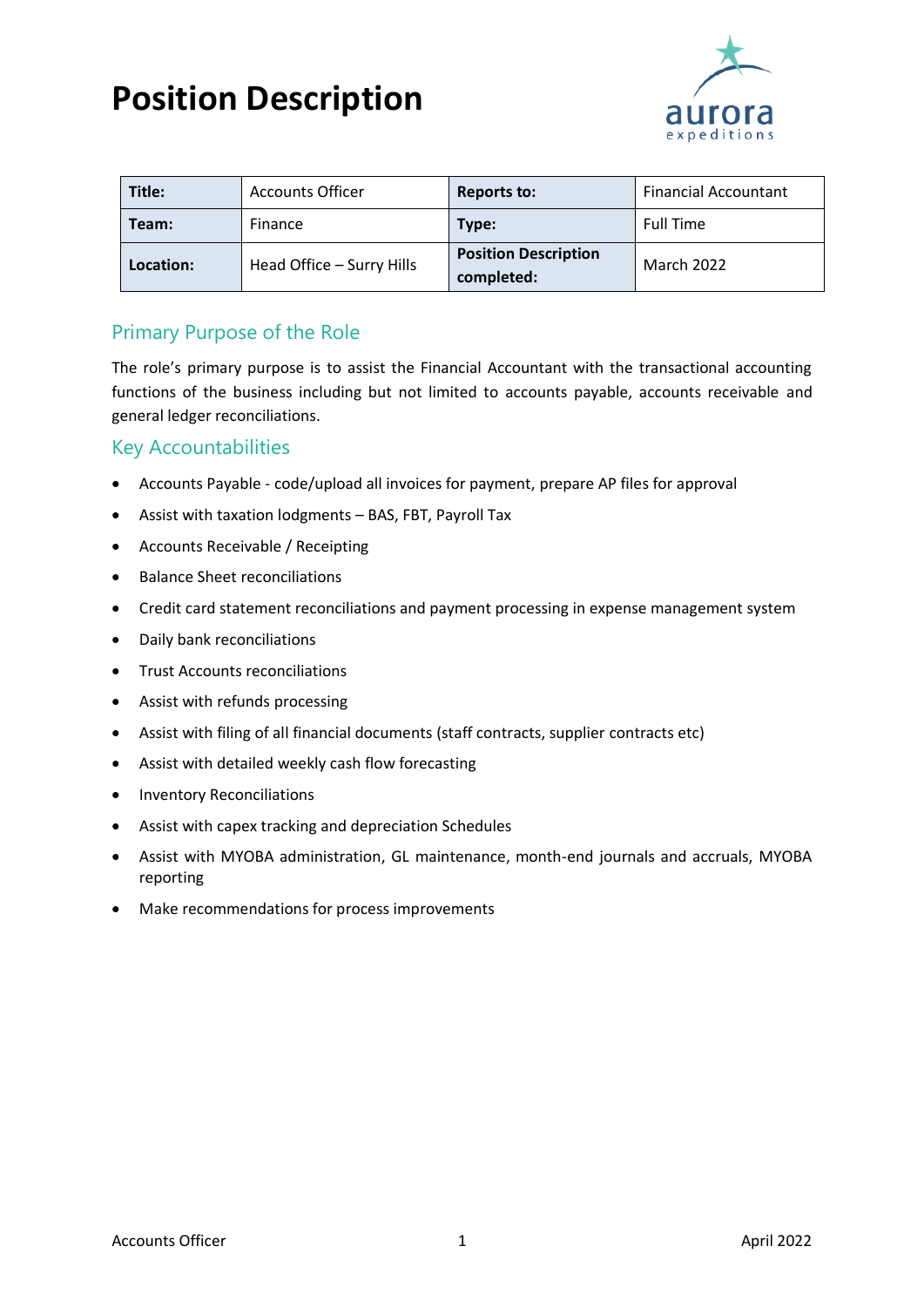# **Position Description**



#### Key Challenges

- An ability to work in a high-volume transactional environment with some systems and processes still in development.
- As the role requires working in a small team a willingness to be cross trained and have exposure to various tasks is required.
- Ability to demonstrate absolute discretion when dealing with confidential information.
- Ability to meet deadlines and resolve complex issues.
- Attention to detail and an ability to work independently to prioritise tasks as required.

### Capabilities for the Role

| <b>Capability</b>          |                                                                                                                                                                                                                                                                                                          |
|----------------------------|----------------------------------------------------------------------------------------------------------------------------------------------------------------------------------------------------------------------------------------------------------------------------------------------------------|
| Organisational             | Ability to multi-task, work under pressure, meet deadlines and be able                                                                                                                                                                                                                                   |
|                            | to thrive in a fast-paced, high performance work environment.                                                                                                                                                                                                                                            |
| Attention to detail        | An excellent attention to detail with a focus on thoroughness.                                                                                                                                                                                                                                           |
| Communication              | Use a range of communication techniques to effectively handle<br>complex, sensitive matters. Has effective listening skills and seeks,                                                                                                                                                                   |
|                            | provides and/or shares information in an appropriate and respectful<br>manner. Strong communication skills, both oral and written.                                                                                                                                                                       |
| Collaboration and Teamwork | Applies initiative and is self-reliant. Supports team members, sharing<br>knowledge and information. Participates as an effective team<br>member. Adaptable and flexible. Willing to take on tasks outside the<br>key responsibilities. Ability to work in both a team environment and<br>independently. |
| Professionalism            | A high standard of professionalism and a focus on confidentiality.<br>Strong work ethic and reliability.                                                                                                                                                                                                 |
| Innovation                 | Proactive in identifying and implementing improvements to work<br>processes and practices.                                                                                                                                                                                                               |

## Experience and Qualifications

#### Essential

- A strong understanding of computer-based accounting applications. Experience with MYOBA would be an advantage.
- A MS office package user, intermediate with Excel.
- Sound knowledge of accounting concepts.
- Exposure to Accounts Payable, Accounts Receivable and reconciliation functions within a small Finance Team.
- From one (1) to five (5) years of relevant experience in a medium size commercial business.

#### Desirable

- Corporate finance & Reporting experience.
- Previous experience in adventure and/or ship-based travel sector.